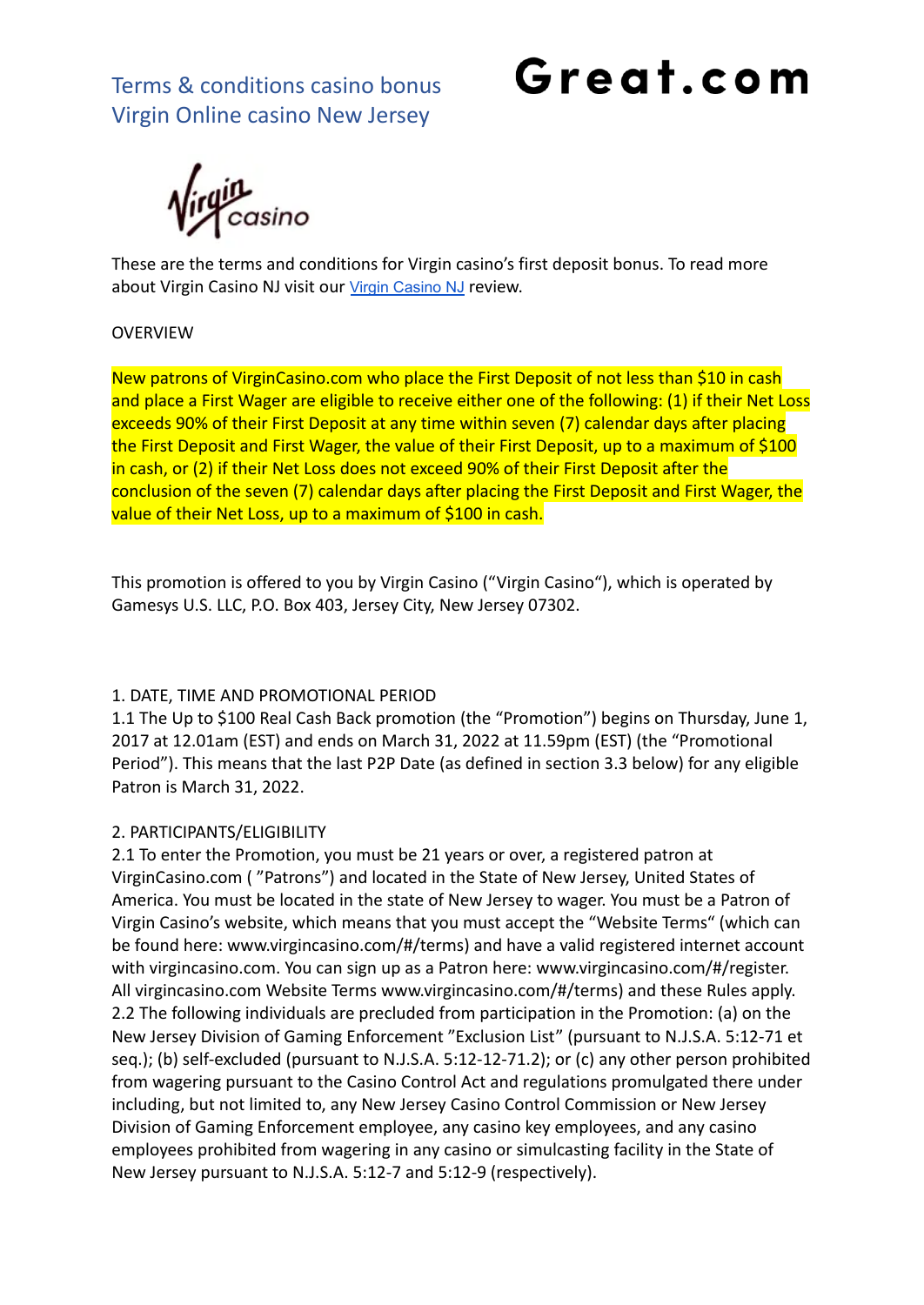# Great.com

2.3 Employees of Tropicana Casino and Resort, and/or Gamesys group companies, and their immediate family members, their affiliates and subsidiaries are not permitted to participate in this Promotion.

2.4 Closure of your Patron account prior to or during the Promotional Period or before the cash is credited to your Patron account will disqualify you from this Promotion and you will not be eligible to receive a prize.

#### 3. QUALIFYING REQUIREMENTS

3.1 This Promotion is available to new Patrons who register for a Patron account on Virgincasino.com who have not yet completed both their First Deposit, as defined in Section 3.2 below, and their First Wager, as defined in Section 3.2 below.

3.2 During the Promotional Period, new Patrons must place a first deposit of not less than \$10 in cash into their Patron account ("First Deposit") and place a first wager, either in the form of Bonus Money or cash (the "First Wager").

3.3 At the time and date you have completed both a First Deposit and a First Wager (the "P2P Date"), a seven (7) calendar day period will commence ("7 Day Period"). The 7 Day Period is calculated as the P2P Date plus six (6) calendar days and will end at 11:59pm (EST) on the seventh (7th) calendar day following the P2P Date.

3.4 A withdrawal of any kind from your Patron account at any time prior to or during the 7 Day Period will automatically disqualify you from the Promotion.

#### 4. CALCULATION OF PLAY BACK BONUS AND NET LOSS

4.1 "Net Loss" will be calculated according to the following formula: from the date of a Patron's registration, up to and including any time during the 7 Day Period, a Patron's Net Loss is equal to the Patron's Total Wager minus the Patron's Total Winnings. A Net Loss must be greater than \$0. "Total Wager" is defined to include wagering of both cash and Bonus Money. "Total Winnings" is defined to include all cash won by a Patron from their wagering activity of cash and/or Bonus Money prior to and during the 7 Day Period as well as any cash and/or Bonus Money credited to the Patron's account from any promotion or activity whatsoever prior to and during the 7 Day Period.

The following are examples of calculating Net Loss, Total Winnings, and Total Wager: (a) If a Patron places a \$10 First Deposit and receives \$5 in Bonus Money, wagers a total amount of \$14.00 which includes \$9 of the First Deposit in cash and the \$5 in Bonus Money, and such wagers do not receive any winnings prior to or during the 7 Day Period, a Patron's Total Wager, Total Winnings, and Net Loss would be calculated as follows:

Total Wager = \$14 (\$9 of the First Deposit plus the \$5 wagered in Bonus Money) Total Winnings =  $$5$  (the Patron did not have any winnings derived from their wagering activity; however, they received \$5 in Bonus Money)

Net Loss = \$9.00 (Total Wager (\$14) minus Total Winnings (\$5), which is greater than \$0 so the Patron has a Net Loss).

(b) If a Patron places a \$10 First Deposit and receives \$5 in Bonus Money, wagers a total amount of \$14.00, which includes \$9 of the First Deposit in cash and the \$5 in Bonus Money, and the Patron wins \$20 in cash prior to or during the 7 Day Period, a Patron's Total Wager, Total Winnings, and Net Loss would be calculated as follows: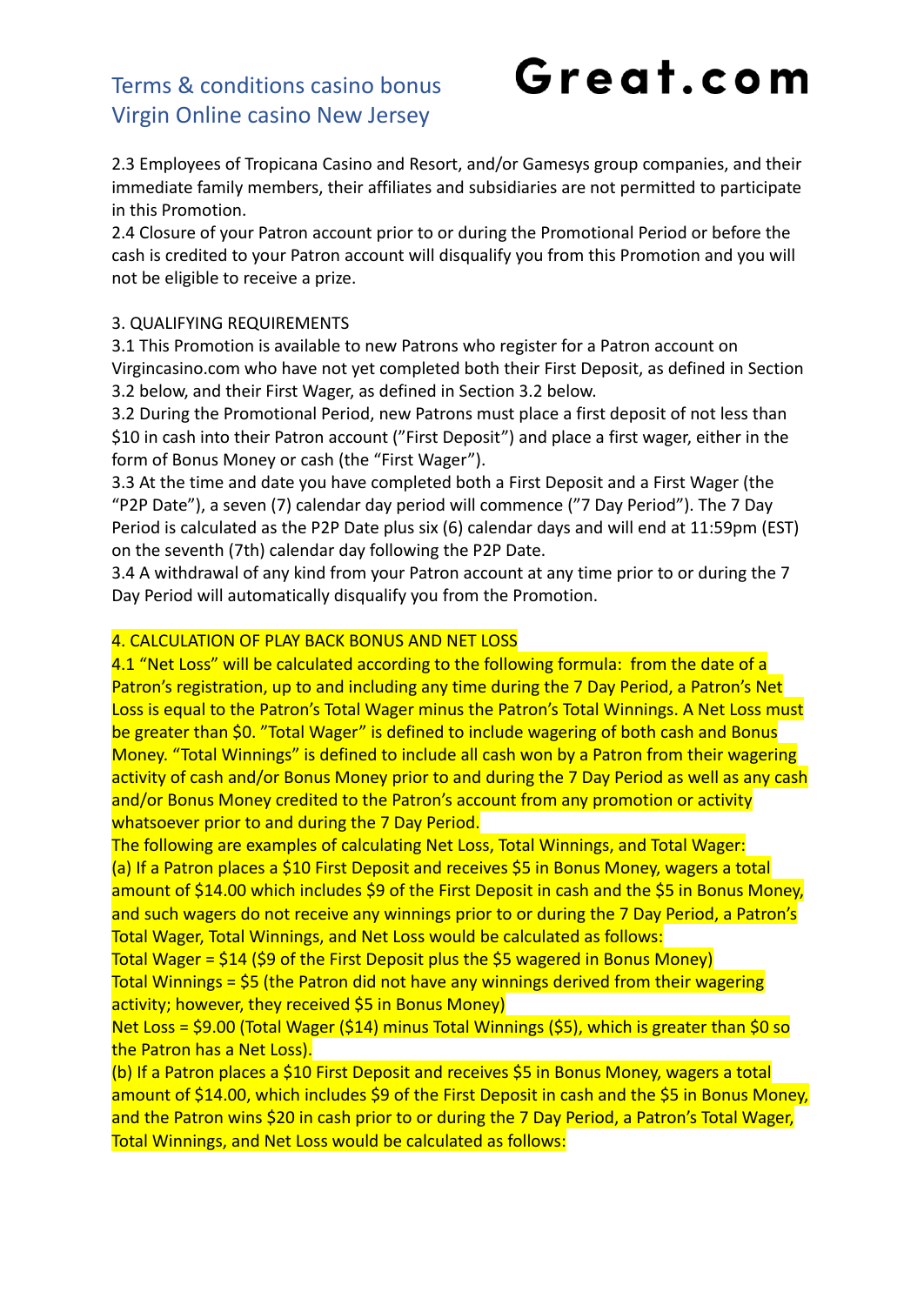Total Wager =  $$14$  ( $$9$  of the First Deposit wagered in Cash and the  $$5$  wagered in Bonus Money)

Total Winnings =  $$25$  ( $$20$  in cash from their wagering activity plus  $$5$  in Bonus Money received)

Net Loss = \$0 (Total Wager (\$14) minus Total Winnings (\$25), which is less than \$0, so the Patron has not had a Net Loss).

(c) If a Patron places a \$10 First Deposit and receives \$5 in Bonus Money, wagers a total amount of \$14.00, which includes \$9 of the First Deposit in cash and the \$5 in Bonus Money, wins \$3 prior to or during the 7 Day Period, and receives \$10 in Bonus Money from another promotion, a Patron's Total Wager, Total Winnings, and Net Loss would be calculated as follows:

Total Wager = \$14.00 (\$9 of the First Deposit wagered in cash and the \$5 wagered in Bonus Money)

Total Winnings = \$18 (\$3 in cash derived from their wagering activity plus \$15 in Bonus Money received)

Net Loss = \$0 (Total Wager (\$14) minus Total Winnings (\$18), which is less than \$0, so the Patron has not had a Net Loss).

#### 4.2 Play Back Bonuses are calculated as follows:

4.2.1 If a Patron's Net Loss, at any time within the 7 Day Period, exceeds 90% of the value of their First Deposit, the Patron will receive a cash reward equal to the value of their First Deposit in cash, up to a maximum of \$100 in cash ("First Deposit Cash Reward"). For example, and continuing the above example (a), 90% of the Patron's First Deposit equals \$9 and, if on day 3, the Patron's Net Loss exceeded \$9.00, the Patron will receive a First Deposit Cash Reward in the amount of \$10 (the value of their First Deposit) in cash credited to their Patron account.

4.2.2 If the 7 Day Period ends and the Patron's Net Loss does not exceed 90% of the value of their First Deposit, the Patron will receive a cash reward equal to the value of their Net Loss at the end of the 7 Day Period in cash, up to a maximum value of \$100 in cash ("Total Wager Cash Reward"). For example, if the Net Loss for the Patron was \$1 at the conclusion of the 7 Day Period, which does not exceed 90% of their First Deposit, the Patron will receive a Total Wager Cash Reward in the amount of \$1 (the value of their Net Loss) in cash credited to their Patron account.

4.3 Patrons only are eligible to receive either a First Deposit Cash Reward or a Total Wager Cash Reward, whichever occurs first. They cannot receive both a First Deposit Cash Reward and a Total Wager Cash Reward.

#### 5. PAYOUT PROCEDURE AND PRIZE REDEMPTION

5.1 The total amount of the First Deposit Cash Reward or the Total Wager Cash Reward, as applicable, will be communicated to qualifying Patrons the day after they qualified for the reward. The First Deposit Cash Reward or the Total Wager Cash Reward, as applicable, earned will be credited to Patrons' online accounts within three (3) business days. In case of technical issues, the cash will be credited within five (5) business days.

5.2 Any cash received as part of this Promotion is withdrawable, subject to a minimum withdrawal of \$10.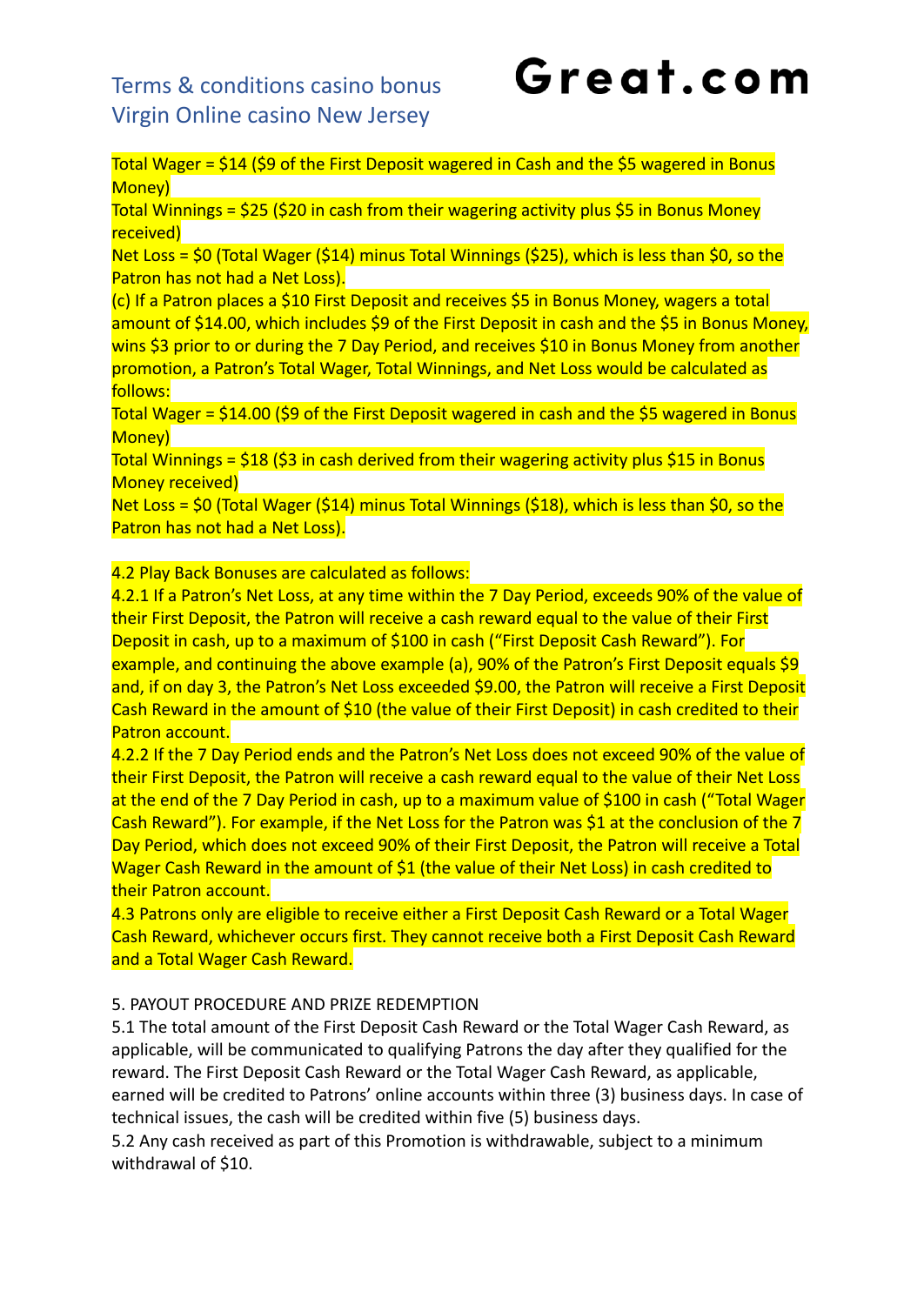## Great.com

#### 6. ADDITIONAL RULES AND REGULATIONS

6.1 The Promotion can only be accessed through www.virgincasino.com.

6.2 You must meet the eligibility and qualifying requirements to participate in this Promotion.

6.3 Games played in demo mode are excluded from this Promotion.

6.4 Management of Virgin Casino will be the sole judge of eligibility and all disputes will be resolved at Virgin Casino's sole discretion.

6.5 Virgin Casino reserves the right to cancel or change this Promotion at any time at their discretion without notice or cause. All dates and times subject to change.

6.6 Virgin Casino is not liable for any program malfunctions resulting in an invalid value.

6.7 Virgin Casino reserves the right to void this offer for any individual who violates any www.virgincasino.com Terms and rules and these Rules.

6.8 Any applicable taxes, fees or other charges are the responsibility of qualifying entrants. 6.9 Void where prohibited by law.

6.10 This Promotion is subject to all applicable federal, state, and local laws and regulations, including gaming, and all aspects of the promotion are subject to the approval of appropriate regulatory authorities.

6.11 Entries and prizes are subject to availability, non-transferable and non-exchangeable. 6.12 All Virgin Casino Website Terms (www.virgincasino.com/#/terms) and these Rules apply. 6.13 Winners agree to Virgin Casino's use of his/her name, address, likeness and/or prize information for promotional purposes in any medium without additional compensation to the extent permitted by law.

#### Community Jackpot PROMOTION RULES

1. Eligibility: To enter Community Jackpot (the "Promotion"), you must be 21 years or older and located in the State of New Jersey, United States of America. You must be a member of our website, which means that you must accept our website Terms (which can be found here: www.virgincasino.com/#/terms). You can sign up as a patron here: www.virgincasino.com/#/register.

2. This promotion is offered to you by Gamesys U.S. LLC in connection with Tropicana Atlantic City Corp. Gamesys U.S. LLC's principal place of business is located at 9th Floor, Harborside Financial Centre - Plaza 3, Jersey City, New Jersey and Tropicana Atlantic City Corp.'s principal place of business is located at 2831 Boardwalk, Atlantic City, NJ 08401. 3. How to Enter: You must be logged into the website and actively playing a game (i.e., betting cash). At any time while you are playing a game, a treasure chest and a key may appear on your screen. The key may unlock the treasure chest. If the key unlocks the treasure chest, you will be eligible to win the grand prize of up to \$10,000.00. If other patrons are playing on the site (i.e. betting cash) within the one (1) hour before the key unlocks the treasure chest, all the patrons, including the person who unlocked the treasure chest, will win a share of the \$10,000.00 prize. The share received depends on the amount of money bet during the hour of play. If the key does not unlock the treasure chest, no one will win the grand prize.